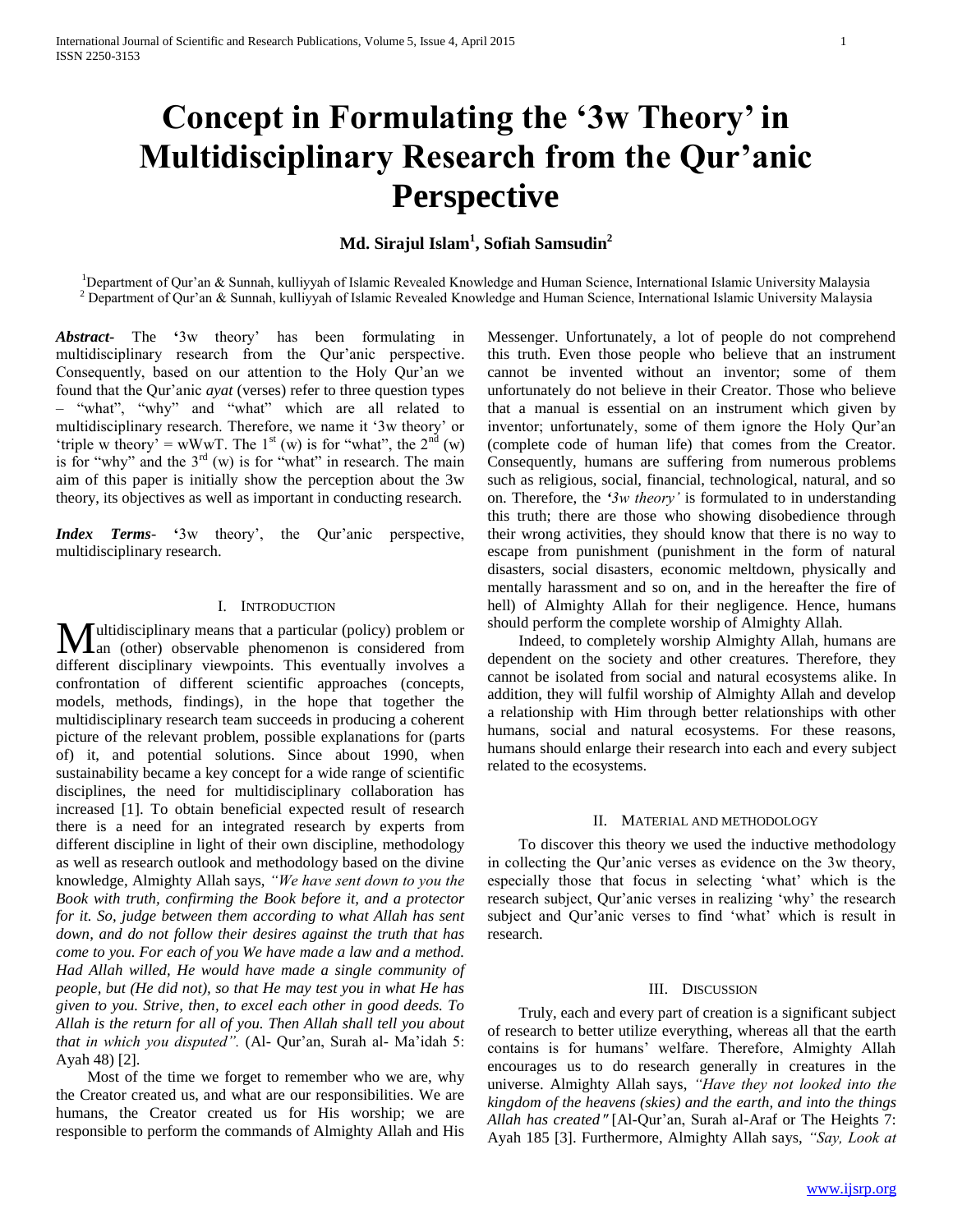*what is there in the heavens (skies) and the earth. But, signs and warnings do not suffice a people who do not believe"* [Al-Qur'an, Surah Yunus, or Jonah 10: Ayah 101 [3].

 Hence, we will use in our research the first part of the theory *(the*  $1^{st}$  *w 'what')* to select the research subject; either in positive or negative form and issue, either in positive or negative effect of subject. Likewise, we will apply in our research the second part of the theory (the  $2^{nd}$  *w* 'why' research subject) to show the signs of Almighty Allah, His Oneness, His attributes and so on. Moreover, we will use the  $2^{nd}$  *w* '*why*' to develop the relationship between human beings with their Creator and other creatures; consequently, humans will be successful in this earth and the hereafter. We will apply the same part of the theory in order to recognize what causes are disturbing that relationship; as numerous problems might appear in both natural and social ecosystems, humans have failured to succeed in both worlds. Similarly, we will use "why" to recognize the purposes of subjects, purposes and reasons of issues and effects either positive or negative subjects, issues and effects (these three refer to unexpected results of unlawful activities and the impact on natural and social ecosystems, natural and social disasters). Moreover, the '*why'* refers to the research subject to discover the basic constituents and effects of materials, plant species, fruit species, vegetable species, meat, milk and so forth. Subsequently, we will use the third part of the theory (*the 3rd w 'what'*) that refers to the results of research as a general question. This means it asks or recommends discovering the method in increasing positive effects of subjects and creatures. Furthermore, we will use the third part of the theory in order to devise the solutions and remedy the problems. Also, to perform the commands and abstain from the prohibitions of Almighty Allah and His Messenger as well as to select what are the method, right way, principle, technique and so on that can play an important role in performing the commands and abstaining from prohibitions in order to protect ourselves from the dangers and destructions. As a result, Almighty Allah will not withdraw His blessings from us.

# IV. OBJECTIVES OF DISCOVERING THE THEORY

- 1. To realize purposes of creations, creatures are signs of Almighty Allah as well as identify the relationship among the Creator, creatures and humans.
- 2. To develop the natural ecosystem.
- 3. To develop the human ecosystem.
- 4. To identify contemporary issues, their causes and solutions as advancement of research in the  $21<sup>st</sup>$  century.
- 5. To establish this reality that humans should not deny in performing the worship of Almighty Allah as well as they cannot be isolated from both social and natural ecosystems.

## V. THE IMPORTANCE OF THIS THEORY

1. This theory is effective in establishing *tawhid* - belief in Almighty Allah as well as showing in research the relationship among the Creator, creatures, and humans.

- 2. This theory is an effort to enable the researcher to realize the reality of creations.
- 3. This theory would help the researcher to choose his/her research topic. Thus, it is active at the first stage of research.
- 4. This theory will help to comprehend the main purpose of research within a short period of time, so that the researcher can reach his/her destination.
- 5. This theory emphasizes on the researcher to be attentive to each and every creature, subject and issue in order to further analyze and reach reality.

### VI. RESULTS

 As a result, we can unequivocally say if we conduct our research in all areas following the *'3w theory'* - consequently, a person will show respect and sympathy to others as we all are humans and signs of the Creator. The natural and human ecosystems will fortify instead of expensive disaster, societies will be peaceful by gaining everybody their rights without discrimination and prejudice among white-black, rich-poor, Muslims-people other faiths.

#### VII. FUTURE WORK

 Currently we are developing its three models; Model 1: the  $1<sup>st</sup>$  w 'what', Model 2: The  $2<sup>nd</sup>$  W 'Why' and Model 3: The  $3<sup>rd</sup>$  w "What". Almost 70% works have completed. As soon as possible in near future the complete theory will appear as article, and then with comprehensive explain as a book format.

## VIII. CONCLUSION

 The multidisciplinary research is the best method to be used especially in the  $21<sup>st</sup>$  century. In addition, in contemporary research world, before establishing a new idea it is essential for experts from different fields to examine and identify appropriately its positive and negative effects. The universe is multifaceted; there is coherence among humans, animals, and the nature and so on in the universe.

#### **REFERENCES**

- [1] Uiterkamp, A. J., & Vlek, C. (2007). Practice and outcomes of multidisciplinary research for environmental sustainability. Journal of Social issues, 63(1), 175-197.
- [2] Muhammad, T. U., English Translation of the Holy Qur'an.
- [3] Yusuf Ali, A., The Holy Qur'an Translation and Commentary, Islamic Propagation Centre International, 124 Queen Street, Durban 4001.

#### **AUTHORS**

**First Author** – Md. Sirajul Islam Ibn Sultan Ahmad, PhD student, Department of Qur'an & Sunnah Studies, Kulliyyah of Islamic Revealed Knowledge and Human Sciences, International Islamic University Malaysia, P. O. Box 10, 50728 Kuala Lumpur, Malaysia.